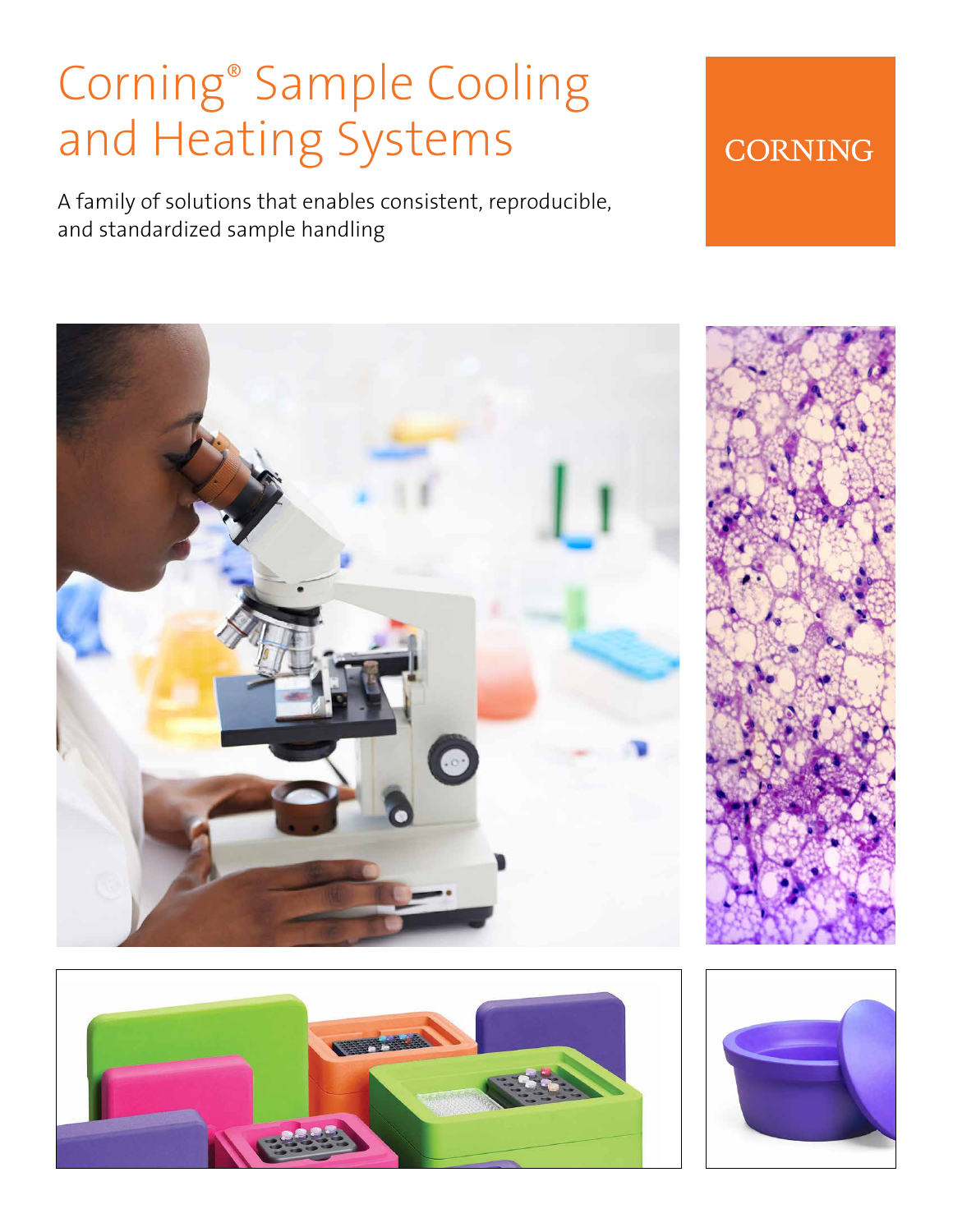# Ensure temperature consistency and minimize contamination risk

It's well established that control and standardization of analytical processes is critical to successful research outcomes. However, often the pre-analytical steps are overlooked – although sample collection, handling, storing, and preparation steps are just as important to the overall success of downstream analysis. Variables like inconsistent sample temperature can result in misleading analytical results, which may slow down or ultimately jeopardize your research.

Corning's sample cooling and heating solutions enable consistent, reproducible, standardized temperature control with or without ice, electricity, or batteries. These solutions address the pitfalls of temperature regulation and reduce contamination risk, keeping your samples cool and stable while you work.

Reduce variability originating from tubes, plates, or wells placed directly into ice, dry ice, alcohol baths, water baths, and other cooling or heating temperature sources with Corning CoolRack® and Corning CoolSink® thermo-conductive modules.

The platform is flexible so you can select the right components for your application and working style. CoolRack and CoolSink modules may be placed in traditional Corning ice buckets and pans, or for an ice-free option, use with Corning CoolBox™ ice-free cooling systems. Regardless of your desired configuration, you can feel confident that you will keep your sample temperature stable and set your research up for success—right from the start.



**Good – Ice bucket with ice**



**Better – Ice bucket with CoolRack**



**Best – CoolBox with CoolRack**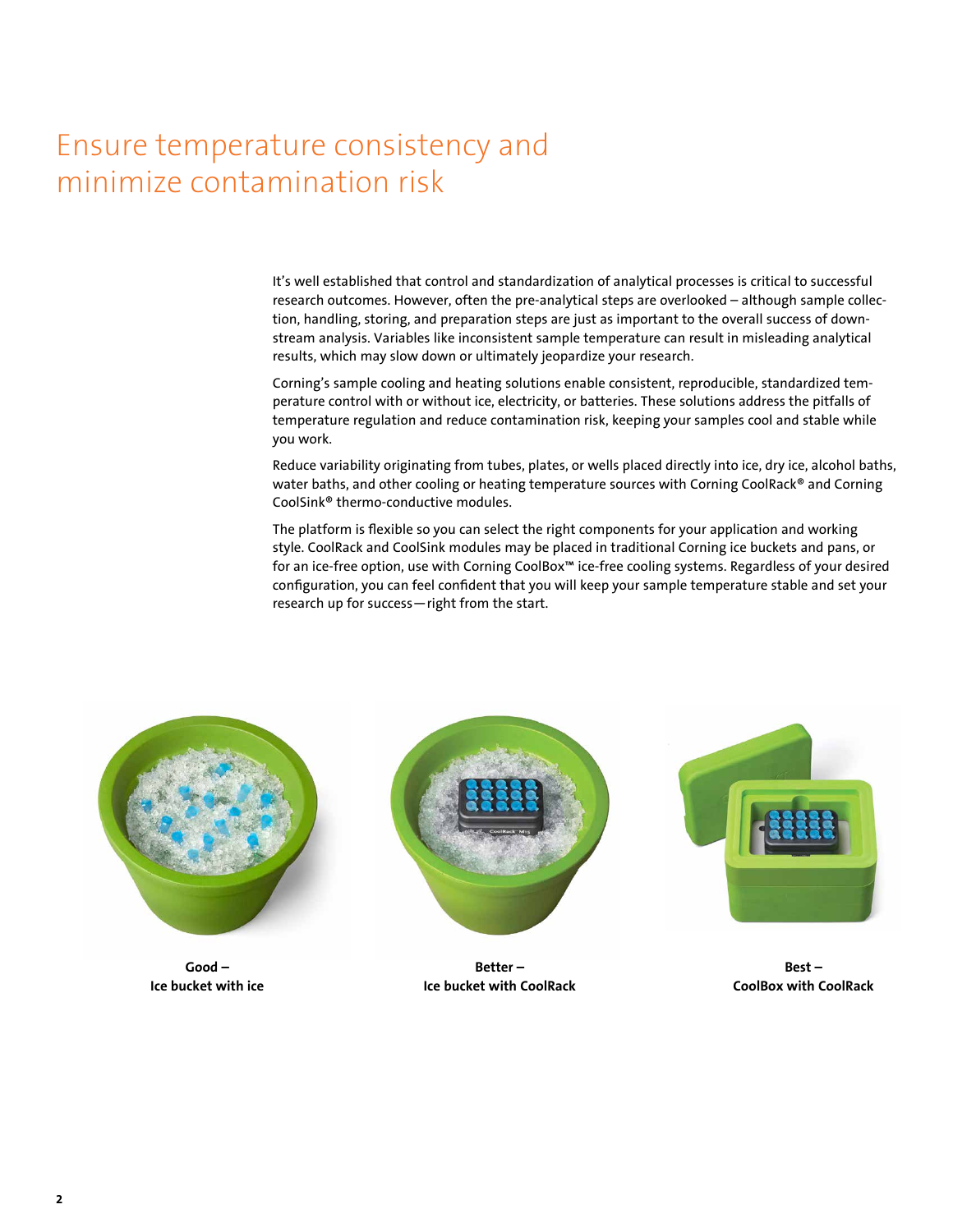

#### **Corning® CoolRack® and Corning CoolSink® Thermo-conductive Modules**

Corning CoolRack and CoolSink thermo-conductive modules reduce variability which originates from tubes or wells placed directly into ice, dry ice, alcohol baths, water baths, and other temperature sources. Place the thermo-conductive modules directly onto a temperature source between -196°C to >100°C and it will rapidly adapt to that temperature. Both CoolRack and CoolSink modules ensure +/- 0.1°C temperature uniformity across all tubes and plates when cooling, snap-freezing, heating, or thawing.

Suggested applications include: cooling reagents such as ECMs, like Corning Matrigel® matrix, restriction enzymes, dNTPs and antibodies, alcohol-free dry ice snap-freezing of tissue, virus and bacteria samples, and bench top cryogenic tube sorting in liquid nitrogen.

All thermo-conductive modules may be autoclaved, high heat sterilized, or decontaminated with bleach, alcohol, or other disinfectants or lab detergents. Certain CoolRack modules are SBS-compatible.

#### **Increased Temperature Consistency**

#### **Non-uniform Plate Cooling with Crushed Ice**

Final equilibrium well temperature for a 96-well flat bottom plate in direct contact with crushed ice. Colors represent 0.5°C temperature intervals of the corresponding plate wells from 4.5°C to 7.4°C.



Plate directly on crushed ice, the plate does not reach 4°C in any of the wells and well-to-well temperature is uneven.

#### **Uniform Plate Cooling with Corning CoolSink XT 96F Module**

Corning CoolSink XT 96F on ice. Colors represent 0.5°C temperature intervals of the corresponding plate wells ranging from 2.5°C to 4.4°C. The white cell represents the well that was fitted with the thermocouple probe.



Plate placed on Corning CoolSink module and then placed on ice shows more uniform well-to-well temperature and all wells at or below 4°C. (Blue center plate wells are slightly warmer due to curvature of the underside of the plate). Published in Biotechniques, November 2010.

Visit **corning.com/lifesciences** for more information on Corning CoolRack and Corning CoolSink versatility and performance.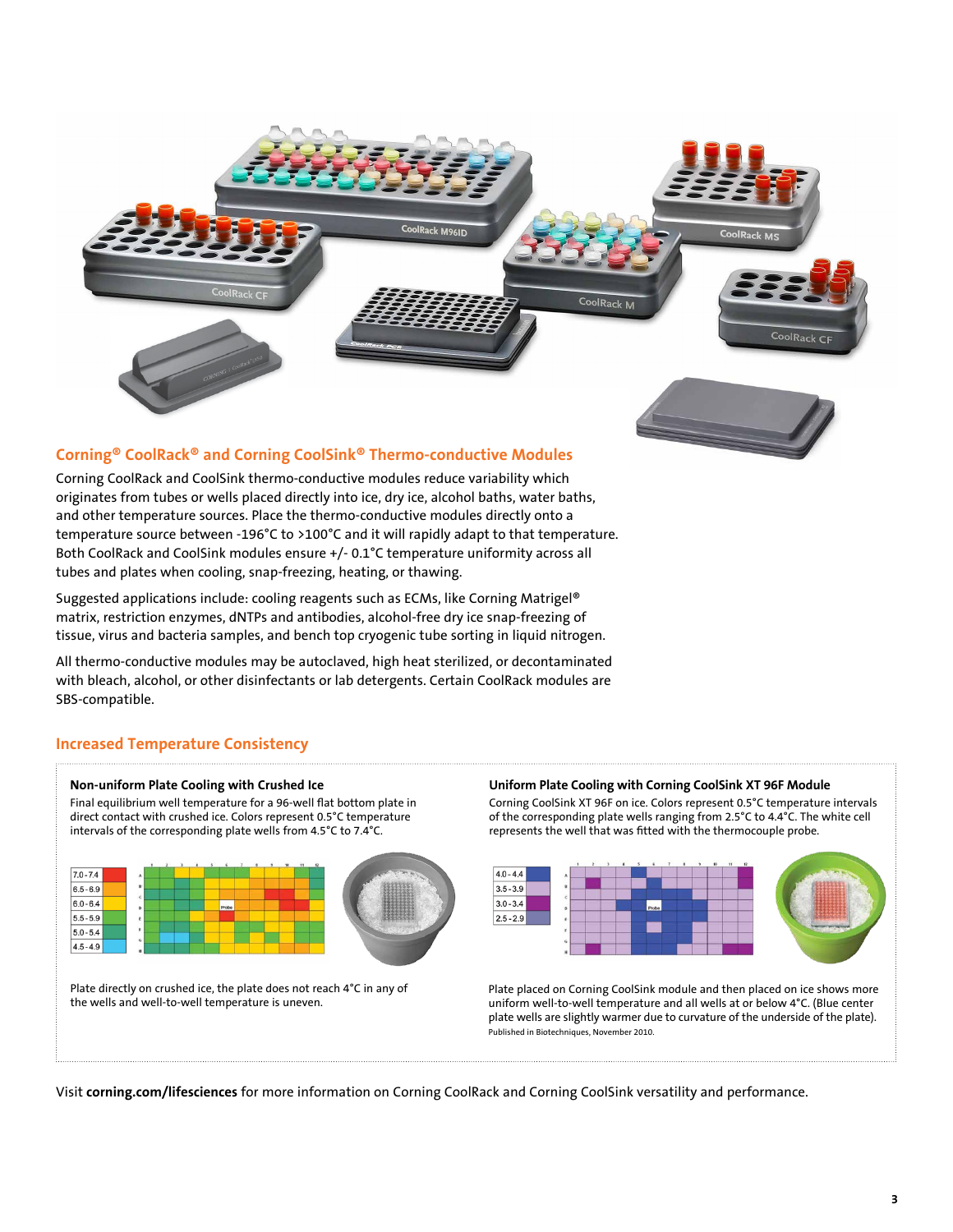![](_page_3_Picture_0.jpeg)

#### **Corning® ThermalTray™ Thermo-conductive Platforms**

Corning ThermalTray thermo-conductive platforms support Corning CoolRack® and Corning CoolSink® sample modules in liquid temperature sources such as melting ice, water baths, and liquid nitrogen. Made of the same highly conductive alloy as CoolRack and CoolSink modules, ThermalTray platforms conduct the source temperature to the CoolRack or CoolSink and, ultimately, to your samples.

The stable, sturdy design makes them ideal for processing temperature-sensitive samples in melted ice baths or liquid nitrogen. All modules may be autoclaved, high heat sterilized, or decontaminated with bleach, alcohol, or other disinfectants or lab detergents.

#### **Thermo-conductive Modules Versatility and Performance**

#### **On Ice**

- ◗ Adapts from ambient (25˚C) to <4˚C in 60 to 90 seconds\*
- ◗ Samples and labels stay dry, organized
- ◗ Hours of ice cooling without direct ice contact
- ◗ Reproducible method

![](_page_3_Figure_10.jpeg)

![](_page_3_Picture_11.jpeg)

#### **On Dry Ice**

- ◗ Adapts from ambient (25˚C) to -78˚C in approximately 5 to 7 minutes\*
- ◗ Eliminates ethanol from snap freezing
- ◗ Samples are upright and organized as they freeze
- ◗ Equal or better freezing rate as compared to direct immersion into dry ice or alcohol slurry
- ◗ Reproducible method

![](_page_3_Figure_18.jpeg)

![](_page_3_Figure_19.jpeg)

![](_page_3_Picture_20.jpeg)

#### In Liquid Nitrogen (LN<sub>2</sub>)

- ◗ Adapts from ambient (25˚C) to approximately -150˚C in approximately 12 to 14 minutes\*
- ◗ Vapor barrier protects from ambient air
- ◗ Samples are upright and organized as they freeze
- $\triangleright$  No direct contact between samples and LN<sub>2</sub>
- ◗ Reproducible method

#### **With Heat Sources**

◗ Use with water baths, incubators, and other heat sources to keep samples warm

\*Average cooling rate from room temperature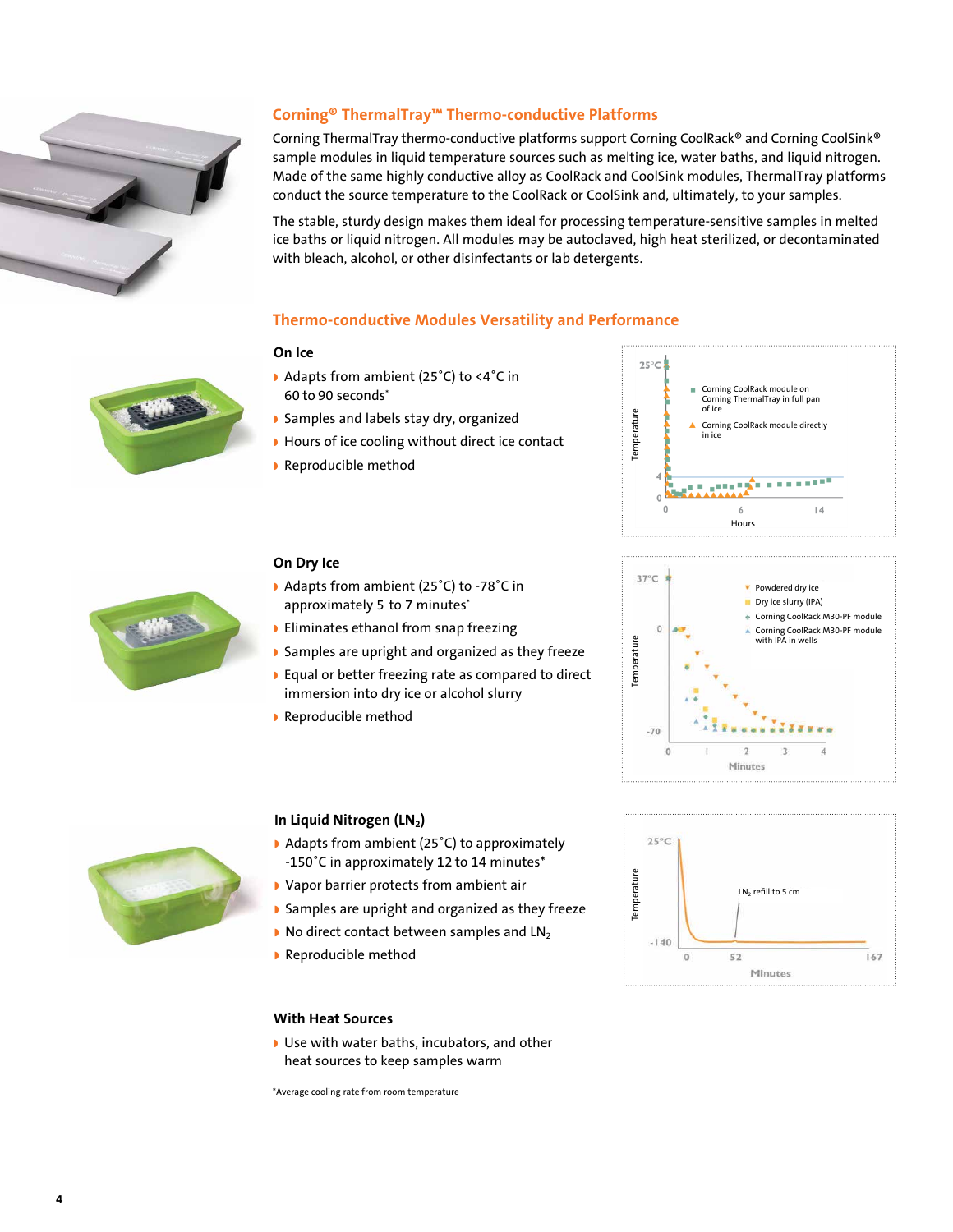#### **Corning® CoolBox™ Systems**

Corning CoolBox Systems are bench top cooling systems that provide sample cooling or freezing without ice, electricity, or batteries.

Versatile and accommodating to a variety of sample formats and temperatures, the CoolBox modular design enables the use of both Corning CoolRack® and Corning CoolSink® thermoconductive sample modules to hold microcentrfuge tubes, cryogenic vials, PCR tubes, or assay plates at a stable temperature while you work.

#### **Corning CoolBox**

- ◗ Allows all-day cooling (up to 16 hours) or freezing (up to 8 hours) with one Corning XT Cooling Core
- ◗ Removes the need for trips to the ice machine; reduced risk of ice contamination
- ◗ Accommodates a wide array of sample tubes and plates
- ◗ Available in single- or double-capacity systems for a variety of applications

The internal cooling or freezing cores provide hours of 0.5°C to 4°C cooling or -20C to 0°C sample freezing. CoolBox systems may also be used with dry ice to create a compact, portable, snap-freezing workstation for bacteria, viruses, or proteins.

Corning Cool Box is available in a variety of configurations and is compatible with all of the Corning CoolRack and Corning CoolSink thermo-conductive sample modules.

![](_page_4_Picture_10.jpeg)

**Corning XT Starter** is an open-platform cooler that accommodates most Corning CoolRack and Corning CoolSink modules, making it a versatile and flexible tool for a variety of applications. The low profile and small footprint make it ideal for use in the hood. XT Starter keeps samples cold (0.5°C to 4.0°C) for up to four hours. The 1°C to 8°C temperature indicator provides visual assurance of proper temperature. XT Starter includes: one Corning XT Holder base and one Corning XT Cooling Core. To extend the cooling duration, keep an additional XT Cooling Core in the freezer and replace the Core as needed.

**Corning CoolBox XT systems** are ideal as a benchtop cooling workstation. This system includes a base, collar, lid, and one Corning XT Cooling Core (accommodates one tube or plate sample module) which can be used for sample cooling and accommodates one tube or plate sample module.

**Corning CoolBox 2XT systems** include a base, collar, lid, and two Corning XT Cooling Cores which can be used for sample cooling. When using taller tube modules in the CoolBox XT/2XT systems, order an optional Corning Extension Collar to extend the height of the system and allow the lid to close. Choose from a selection of pre-configured systems or create your own configuration.

**Corning CoolBox 30 systems** accommodate all 30-well Corning CoolRack tube modules. Choose from a selection of pre-configured systems or create your own configuration.

![](_page_4_Picture_15.jpeg)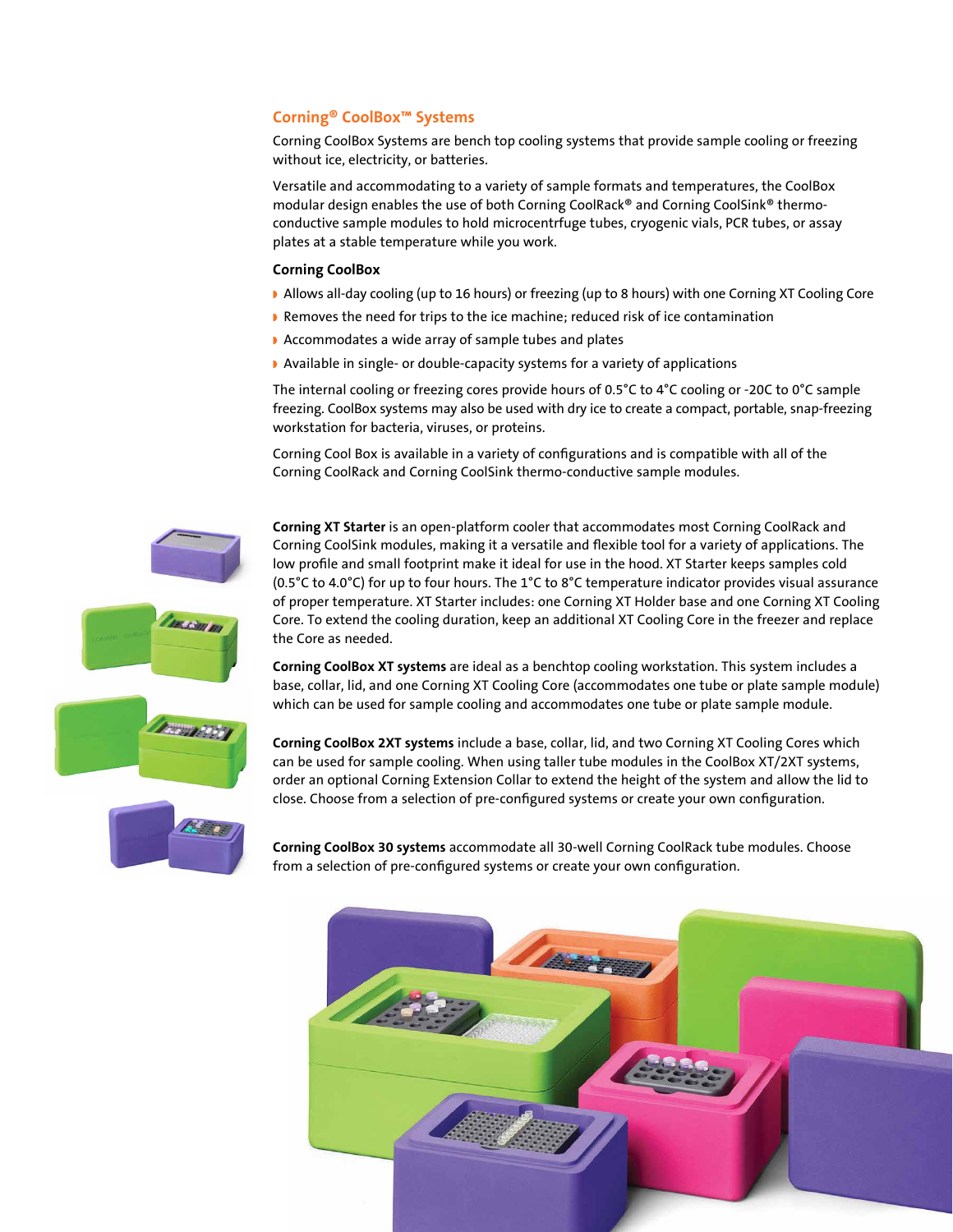#### **Corning® Ice Buckets and Pans**

For added convenience, Corning now offers recyclable, nontoxic ethylene-vinyl acetate (EVA) containers for use with ice, dry ice, or liquid nitrogen.

These multi-purpose containers are highly insulative, stackable, unbreakable, lightweight, and leakproof. Containers will not "sweat" or deform and have a textured finish on the bottom to prevent slipping on the benchtop. Ideal for use with ice, dry ice (-78°C), liquid nitrogen (-196°C), alcohol or saline solutions, or warm solutions up to +93°C.

Available in five sizes and seven colors.

![](_page_5_Picture_4.jpeg)

### Ordering Information

#### **Corning CoolRack® M Microcentrifuge Tube Modules**

| Cat. No. | <b>Description</b>   | Capacity                                                                                  | Oty/Cs |
|----------|----------------------|-------------------------------------------------------------------------------------------|--------|
| 432034   | CoolRack M6, gray    | 6 x 1.5 or 2 mL microcentrifuge tubes                                                     |        |
| 432035   | CoolRack M6, green   | 6 x 1.5 or 2 mL microcentrifuge tubes                                                     |        |
| 432036   | CoolRack M6, orange  | 6 x 1.5 or 2 mL microcentrifuge tubes                                                     |        |
| 432037   | CoolRack M15, gray   | 15 x 1.5 or 2 mL microcentrifuge tubes                                                    |        |
| 432038   | CoolRack M15, green  | 15 x 1.5 or 2 mL microcentrifuge tubes                                                    |        |
| 432039   | CoolRack M15, orange | 15 x 1.5 or 2 mL microcentrifuge tubes                                                    |        |
| 432041   | CoolRack M30, gray   | 30 x 1.5 or 2 mL microcentrifuge tubes                                                    |        |
| 432042   | CoolRack M30, green  | 30 x 1.5 or 2 mL microcentrifuge tubes                                                    | 1      |
| 432043   | CoolRack M30, orange | 30 x 1.5 or 2 mL microcentrifuge tubes                                                    | 1      |
| 432044   | CoolRack M90         | 90 x 1.5 or 2 mL microcentrifuge tubes                                                    |        |
| 432045   | CoolRack M96 ID      | 96 x 1.5 or 2 mL microcentrifuge tubes with A to H and<br>1 to 12 row and column indexing |        |

#### **Corning CoolRack M-PF Conical Tube Modules**

| Cat. No. | Description            | Capacity                  | Qty/Cs |
|----------|------------------------|---------------------------|--------|
| 432046   | CoolRack 500 uL M30-PF | 30 x 0.5 mL conical tubes |        |
| 432047   | CoolRack M15-PF        | 15 x 1.5 mL conical tubes |        |
| 432048   | CoolRack M30-PF        | 30 x 1.5 mL conical tubes |        |

#### **Corning CoolRack CF Cryogenic Vial and FACS Tube Modules**

| Cat. No. | <b>Description</b> | Capacity                                                                                                     | Oty/Cs |
|----------|--------------------|--------------------------------------------------------------------------------------------------------------|--------|
| 432049   | CoolRack CF15      | 15 cryogenic vials or FACS tubes                                                                             |        |
| 432050   | CoolRack XT CFT24  | 24 cryogenic vials or FACS tubes, with "gripping" wells for<br>one-hand vial opening/closing, SBS-compatible |        |
| 432052   | CoolRack CFT30     | 30 cryogenic vials or FACS tubes, with "gripping" wells for<br>one-hand vial opening/closing                 |        |
| 432051   | CoolRack CF45      | 45 cryogenic vials or FACS tubes                                                                             |        |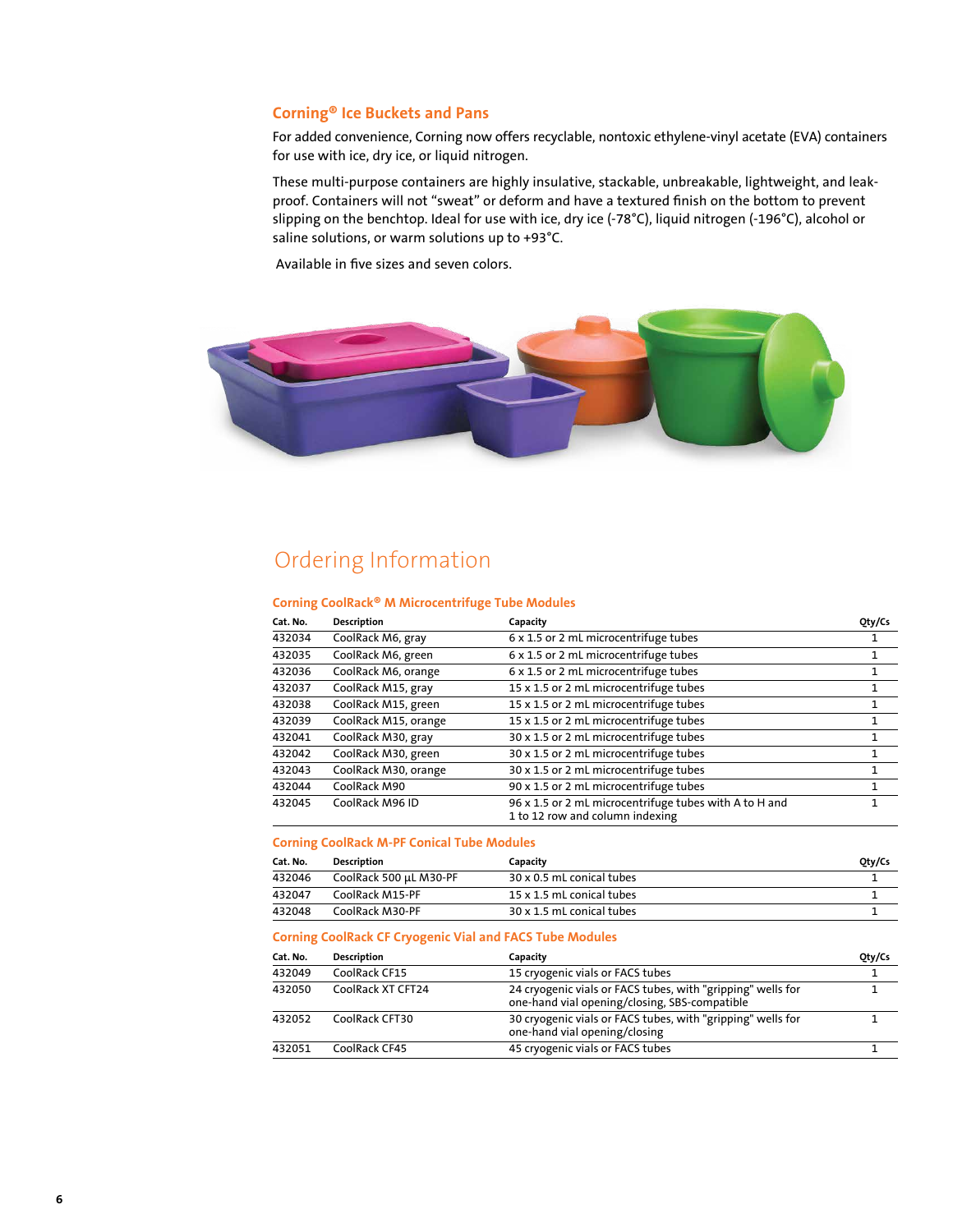#### **Corning® CoolRack® PCR Microplate, Strip Tubes, or Tube Modules**

| Cat. No. | <b>Description</b> | Capacity                                                                               | Oty/Cs |
|----------|--------------------|----------------------------------------------------------------------------------------|--------|
| 432053   | CoolRack XT PCR96  | 96-well PCR microplate, PCR 12-strip tubes or microcentrifuge<br>tubes, SBS-compatible |        |
| 432055   | CoolRack XT PCR384 | 384-well PCR microplate, SBS-compatible                                                |        |
| 432054   | CoolRack XT M-PCR  | 12 x 1.5 or 2 mL microcentrifuge tubes or PCR 6-strip tubes,<br>SBS-compatible         |        |

#### **Corning CoolRack 96 Storage Tube Modules**

| Cat. No. | Description          | Capacity                      | Oty/Cs |
|----------|----------------------|-------------------------------|--------|
| 432056   | CoolRack 96 x 0.5 mL | 96 x 0.5 mL 2D bar code tubes |        |
| 432057   | CoolRack 96 x 1 mL   | 96 x 1.4 mL 2D bar code tubes |        |

#### **Corning CoolRack SV Sample Vial Modules**

| Cat. No. | Description   | Capacity                | Oty/Cs |
|----------|---------------|-------------------------|--------|
| 432058   | CoolRack SV2  | 12 x 5 mL sample vials  |        |
| 432059   | CoolRack SV10 | 12 x 10 mL sample vials |        |

#### **Corning CoolRack Tall Modules**

| <b>Description</b> | Capacity                                                   | Qty/Cs |
|--------------------|------------------------------------------------------------|--------|
| CoolRack XT 5 mL   | 12 x 5 mL centrifuge tubes, SBS-compatible                 |        |
| CoolRack 15 mL     | 9 x 15 mL centrifuge tube                                  |        |
| CoolRack 50 mL     | 4 x 50 mL centrifuge tube                                  |        |
| CoolRack 250 mL PF | One 250 mL centrifuge tube                                 |        |
| CoolRack 250 mL    | One 250 mL Easy Grip storage bottle                        |        |
| CoolRack XT M24    | 24 x 1.5 or 2 mL microcentrifuge tubes, SBS-compatible     |        |
| CoolRack L         | 12 x 15 mL centrifuge tubes, light weight insulated module |        |
|                    |                                                            |        |

#### **Corning CoolRack V Blood Collection Tube Modules**

| Cat. No. | <b>Description</b> | Capacity                                                                                                             | Oty/Cs |
|----------|--------------------|----------------------------------------------------------------------------------------------------------------------|--------|
| 432065   | CoolRack VS13      | Nine 13 x 75 mm blood tubes                                                                                          |        |
| 432067   | CoolRack V13       | Nine 13 x 100 mm blood tubes or 5 mL cryogenic vials                                                                 |        |
| 432066   | CoolRack V16       | Nine 16 x 100 mm blood tubes                                                                                         |        |
| 432069   | CoolRack LV        | 12 x 13 mm or 16 mm diameter tubes, light weight insulated<br>module, thermo-conductive base and insulative exterior |        |

#### **Corning CoolRack and CoolSink® Plate and Reservoir Modules**

| Cat. No. | <b>Description</b> | Capacity                                                                                             | Oty/Cs |
|----------|--------------------|------------------------------------------------------------------------------------------------------|--------|
| 432139   | CoolRack LX50      | One Axygen <sup>®</sup> 50 mL disposable reagent reservoir<br>(RES-V-50, RES-V-50-S, or RES-V-50-SI) |        |
| 432070   | CoolSink XT96F     | One 6-, 12-, 24-, 48-, 96-, or 384-well flat bottom plate,<br>SBS-compatible                         |        |
| 432071   | CoolSink XT96U     | One 96-well U-bottom microplate, SBS compatible                                                      |        |
| 432072   | CoolSink LX55      | One 55 mL reagent reservoir                                                                          |        |

#### **Corning ThermalTray™ Thermo-conductive Platforms**

| Cat. No. | Description                           | For Use With                    | Oty/Cs |
|----------|---------------------------------------|---------------------------------|--------|
| 432073   | ThermalTray SLP, slim,<br>low profile | 9L ice pan with liquid nitrogen |        |
| 432074   | ThermalTray LP, low profile           | 9L ice pan with crushed ice     |        |
| 432075   | ThermalTray HP, high-profile          | Water bath                      |        |

#### **Corning XT Starter Ice-free Coolers**

| Cat. No. | Description                                            | Contains                      | Oty/Cs |
|----------|--------------------------------------------------------|-------------------------------|--------|
| 432014   | XT Starter, complete, purple                           | XT Holder and XT Cooling Core |        |
| 432015   | XT Starter, holder only, purple XT Starter Holder only |                               |        |

#### **Corning CoolBox™ XT Modules**

| Cat. No. | <b>Description</b>  | Contains                     | Qty/Cs |
|----------|---------------------|------------------------------|--------|
| 432021   | CoolBox XT, purple  | Holder and one Cooling Core  |        |
| 432022   | CoolBox XT, green   | Holder and one Cooling Core  |        |
| 432023   | CoolBox XT, orange  | Holder and one Cooling Core  |        |
| 432024   | CoolBox XT, pink    | Holder and one Cooling Core  |        |
| 432025   | CoolBox 2XT, purple | Holder and two Cooling Cores |        |
| 432026   | CoolBox 2XT, green  | Holder and two Cooling Cores |        |
| 432027   | CoolBox 2XT, orange | Holder and two Cooling Cores |        |
| 432028   | CoolBox 2XT, pink   | Holder and two Cooling Cores |        |
|          |                     |                              |        |